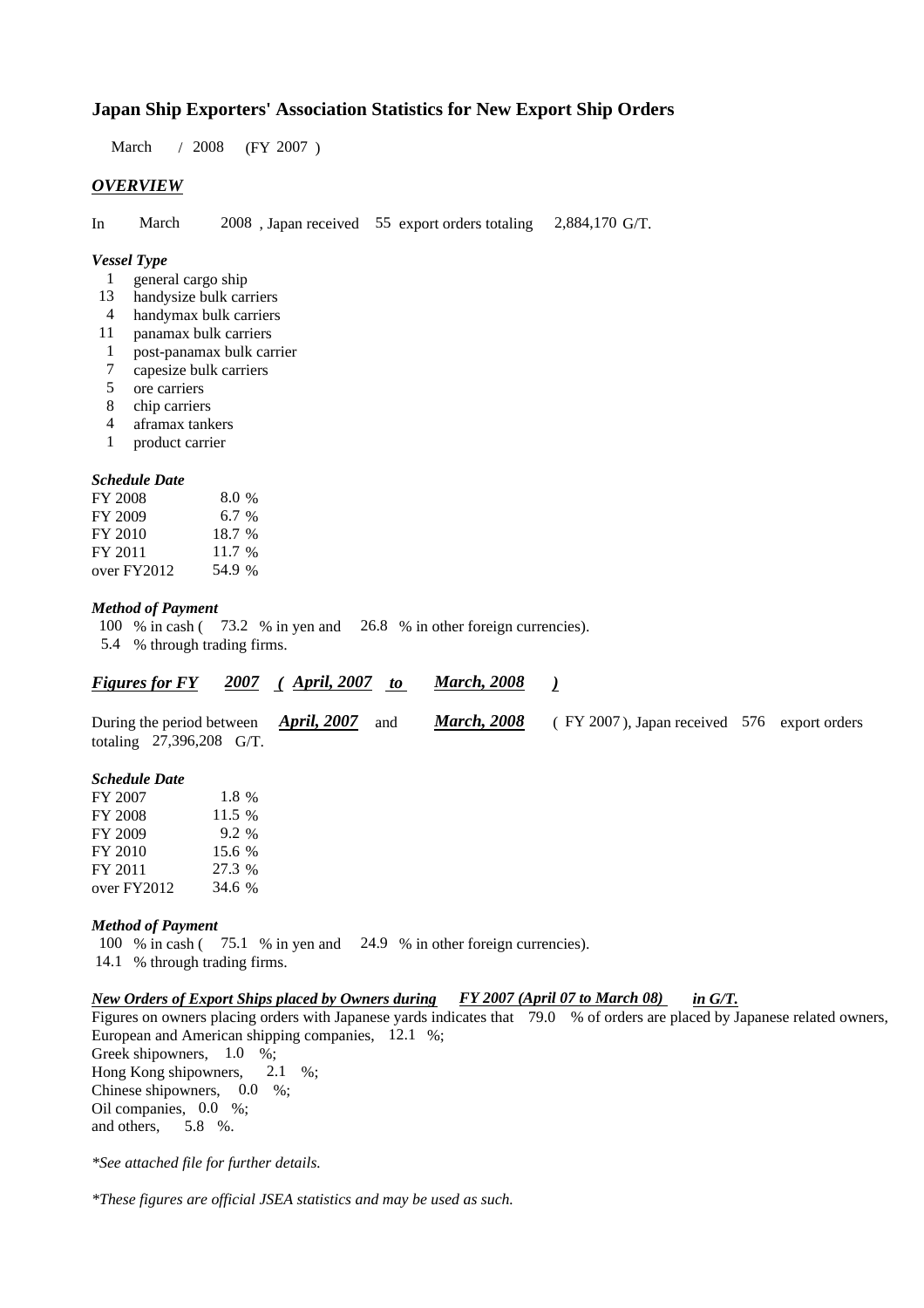### New Export Orders Placed in March 2008 (FY 2007) Based on Fiscal Year

No. G/T No. G/T No. G/T No. G/T No. G/T No. G/T No. G/T No. G/TGeneral Cargos ( 33 1,252,290 27 1,701,450 5 486,500 0 0 0 4 306,000 1 7,500 37 2,501,450 5 313,500 Bulk Carriers 329 15,211,270 312 14,294,780 50 2,567,629 27 1,262,500 30 1,438,670 49 2,622,370 468 22,185,949 106 5,323,540 Tankers | 114| 5,580,849|| 52| 2,290,349| 2| 36,100| 4| 39,700| 8| 88,360| 5| 254,300| 71| 2,708,809|| 17| 382,360 Combined Carriers 0 0 0 0 0 0 0 0 0 0 0 0 0 0 0 0Others 0 0 0 0 0 0 0 0 0 0 0 0 0 0 0 0 $\mathbf{0}$ Total 476 22,044,409 391 18,286,579 57 3,090,229 31 1,302,200 42 1,833,030 55 2,884,170 576 27,396,208 128 6,019,400  $\boxed{\text{FY 2007/FY2006 } (\%) }$  \* 117.5 101.9 101.9 101.9 326.7 149.3 167.6 124.3 \*\* 179.8 In CGT | | 10,511,322 | | 8,256,286 | | 1,302,601 | | 625,823 | | 892,593 | | 1,166,981 | | 12,244,284 | | 2,685,397 Apr 07 to Nov 07 December 2007 January 2008 Description Apr 06 to Mar 07 February 2008 March 2008 Apr 07 to Mar 08 Jan 08 to Mar 08

*Figures for shipbuilding orders of 500 G/T and over for export as steel vessels placed with JSEA members are covered.*

\*FY 2006/FY2005

\*\*Calendar Year 2007

JSEA (April 2008)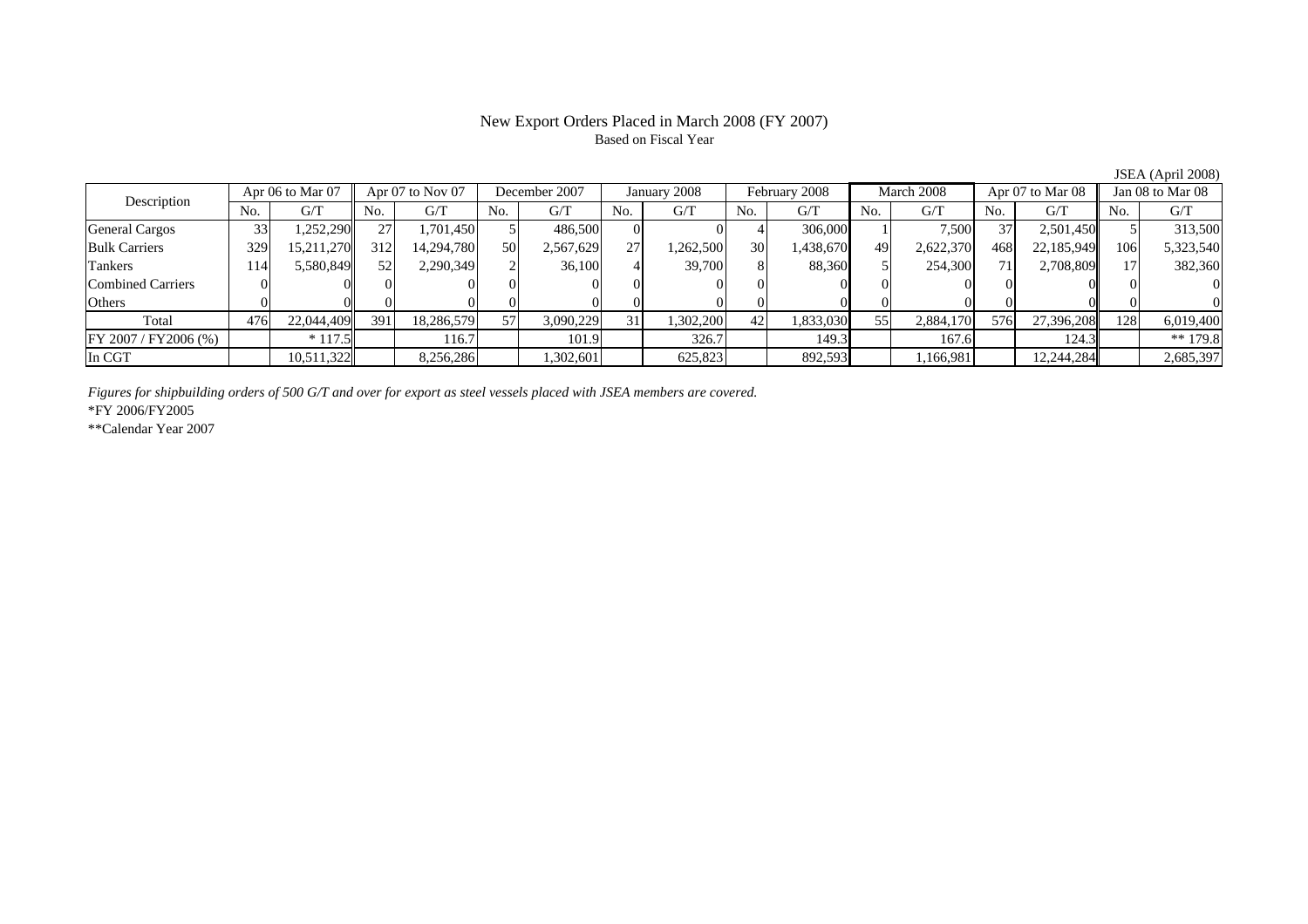### Export Ships Delivered in March 2008 (FY 2007) Based on Fiscal Year

No. G/T No. G/T No. G/T No. G/T No. G/T No. G/T No. G/T No. G/T $G/T$ General Cargos | 26 | 1,068,981 || 26 | 1,162,828 | 2 | 45,278 | 4 | 143,851 | 2 | 161,938 | 8 | 410,197 | 42 | 1,924,092 || Bulk Carriers 220 10,156,642 127 5,301,470 13 796,408 24 913,150 13 510,229 26 993,357 203 8,514,614 63 2,416,736 Tankers | 73| 4,735,786|| 51| 2,599,600| 6| 378,945| 8| 446,561| 9| 659,788| 12| 907,228| 86| 4,992,122|| 29| 2,013,577 Combined Carriers 0 0 0 0 0 0 0 0 0 0 0 0 0 0 0 0Others | 0 | 0 | 0 | 0 | 0 | 0 | 0 | 0 | 0 | 0 | Total 319 15,961,409 204 9,063,898 21 1,220,631 36 1,503,562 24 1,331,955 46 2,310,782 331 15,430,828 106 5,146,299 |FY 2007 / FY2006 (%) | | \* 105.8 | | 86.2 | 133.0 | 78.0 | 194.7 | 120.8 | 96.7 | \*\* 113.8 In CGT | | 7,421,886|| | 4,445,170 | | 595,905| | 719,557 | | 619,634| | 1,093,541 | | 7,473,807|| | 2,432,732 Apr 06 to Mar 07 Apr 07 to Nov 07 December 2007 January 2008 February 2008 March 2008 Apr 07 to Mar 08 Jan 08 to Mar 08 Description

*Deliveries of new shipbuilding orders of 500 G/T and over for export as steel vessels placed with JSEA members are covered.*

\*FY 2006/FY2005

\*\*Calendar Year 2007

JSEA (April 2008)